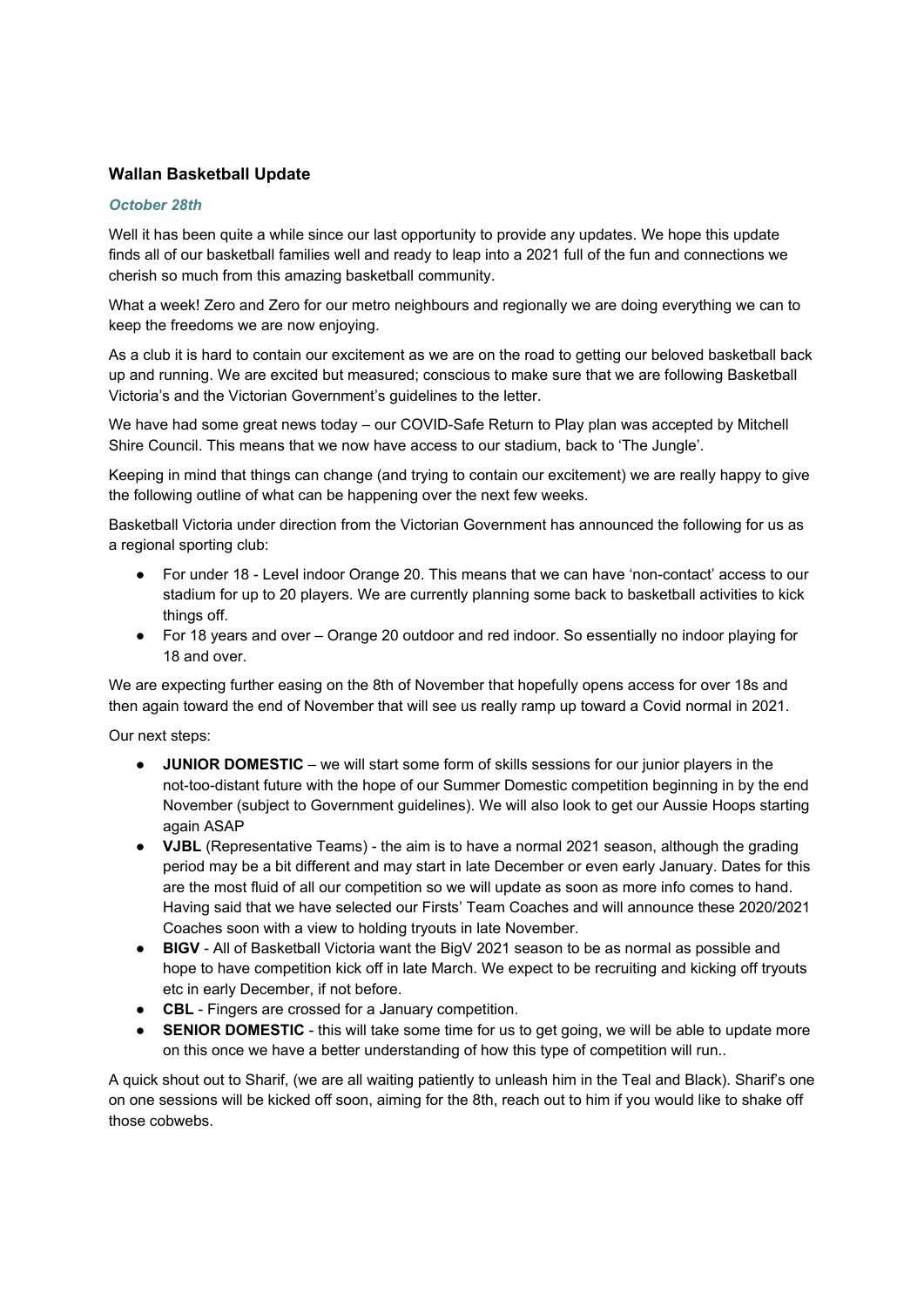And a massive thank you to all our sponsors. Your support is incredible and enables us to provide our community with access to great basketball. Now is the time to support local - and we encourage all our members to support our sponsors when you can.

We take our players' and basketball community's safety seriously and now have a dedicated COVID-Safety Officer who will be managing our compliance and COVID-safe programs across our club. Being proactive with a considered 'return' to sport plan has allowed us to be able to have access to our beloved stadium again. We know things will look and feel different for the first few months back and thank everyone preemptively for your tolerance and willingness to follow any processes and actions we have to follow to get up and playing again.

So exciting times. We have appreciated your support to date during this difficult time and are really looking forward to welcoming all back in a COVID-Safe way to enjoy basketball again.

Gary O'Brien

President

Wallan Panthers' Basketball Association

#### **July 5th**

We would like to start this update with a shout out to our basketball neighbours who are back in lockdown, the likes of Craigieburn, Broadmeadows and Coburg. We empathise with those communities and the difficulties in having to unwind as many of us were ramping up. A special shout to the committees of these clubs, it's a difficult situation to manage and hard decisions are being made.

For us it certainly adds some uncertainty to our plans but we continue to push forward with the Junior Domestic Winter Season, set to go ahead on the 18th of July in its modified format. A 30% discount has been applied for registrations and those who registered prior to Covid will be given a 30% discount code for future use.

The big change since our last update is that we have submitted a return to stadium plan and based on this have been granted access to the stadium, under strict conditions. All of our plans are in line with Basketball Victorias' guidelines - http://basketballvictoria.com.au/covid-19/covid-19-guidelines-and-tools/. For juniors we are at Orange 50 and for seniors Orange 20.

Some competition updates:

JUNIOR DOMESTIC - planned to commence 18th July, those from locked down postcodes need to wait for the Government green light before attending.

**SENIOR DOMESTIC** - Will not commence until Summer Season

VJBL - the planned 17th July kick off has been postponed, an update will be provided in the coming days.

BigV - two options are being considered for a modified BigV season with plans still aiming for an early August start.

**COUNTY BASKETBALL LEAGUE (CBL)** - planning to start as normal and run a full season beginning October 10th.

AUSSIE HOOPS - still planned for a July 17th return

**KEY POINTS**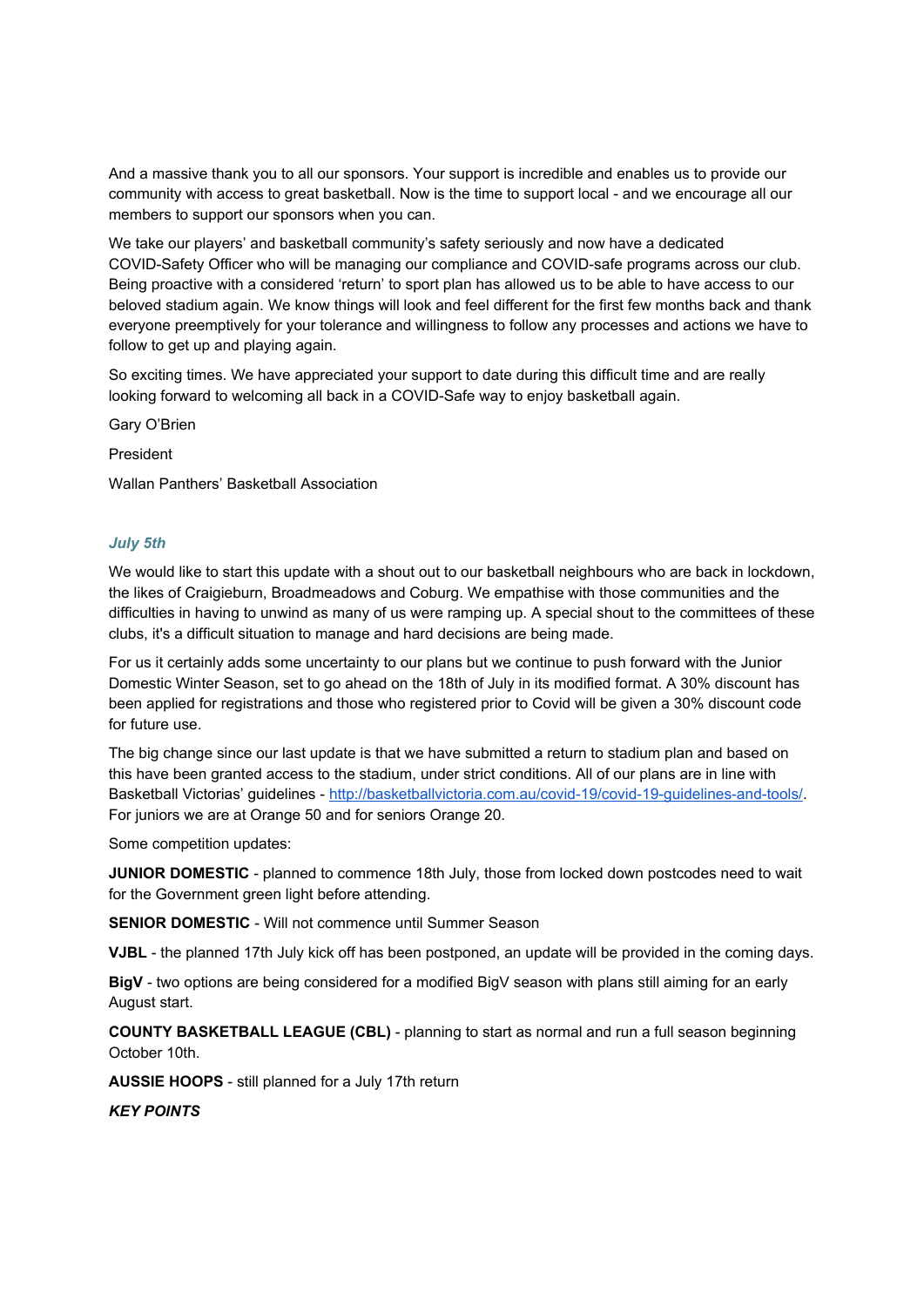The big message for this update is we have created an FAQ for families (link will be added here). This is designed to answer some of the questions around returning to the stadium and how this will operate, as well as general questions we have been getting. We encourage anyone who has a question that is not covered in the document to contact us. We will continue to add common questions to the document.

The committee continues to work hard to keep the club stable and prepare for returning to competitions as best we can. There is a lot we don't yet know and things will no doubt continue to change so preparing for any situation is important. Finances are being watched carefully, for example a full cancellation of the winter season and VJBL would be very difficult for the club's financial position. We also carry a degree of outstanding fees etc at any point in time, there is a focus on getting this down as low as possible to support the club's position but will always be mindful of our families in need in these crazy times. We promise to remain transparent with members and give you all the information we have when making decisions that are in the interests of the long term sustainability of the club. We have been very grateful for how the basketball community has responded and the support we have been given. Thank You!

Our priorities remain the health of all our players and families and making sure we can keep this wonderful club afloat to bring basketball to the community.

### June 11th

Well there is a bit of optimism starting to build that as a community we are winning the COVID battle and Basketball is on the way back. We see kids starting to shoot hoops with friends at home and small groups of 10 in outdoor, socially distant, activities to re engage with Basketball and teammates.

While we are not yet in a position to give absolutes yet, we are starting to get a clearer picture of the return and what it may look like. The stadium remains closed but indications from the State government are we will get limited access in late June and more open access mid July.

JUNIOR DOMESTIC: All planning is underway for a winter season starting after school holidays. We are playing with different format options to ensure as normal a season experience as possible. One of our guidelines is to return to normal as soon as possible so whilst we are trying to protect the summer season from any impact at all, this will play into our winter planning. We are also looking to add in some other experiences for the domestic kids like free clinics and training days leading up to the season, as part of your winter registration.

**BIGV and VJBL:** The first steps are starting to be taken, getting teams interacting and in some cases running outdoor fitness sessions as we prepare for the representative seasons. Planning is around possible August to December seasons, will get plenty of notice though so we can get a preseason in.

**SENIOR DOMESTIC:** A season kick off will be planned once we have a clearer picture of Junior Domestic and Rep dates. A proper Senior Domestic season needs a bit more room than Juniors so it may mean a summer season alignment as a kick off date. Options for other competition types until then are being considered also.

### **KEY POINTS**

There are some things we need parents and players to start preparing for. When we do return we will still be under restrictions that will need strict adherence. Things will not be as they were for a little while, in fact kids will have more freedoms at school than at Basketball. Some things you might expect:

- Separate entry and exit doors.
- Limits on attendees eg 1 parent (we hope not but it may happen), and in own cars.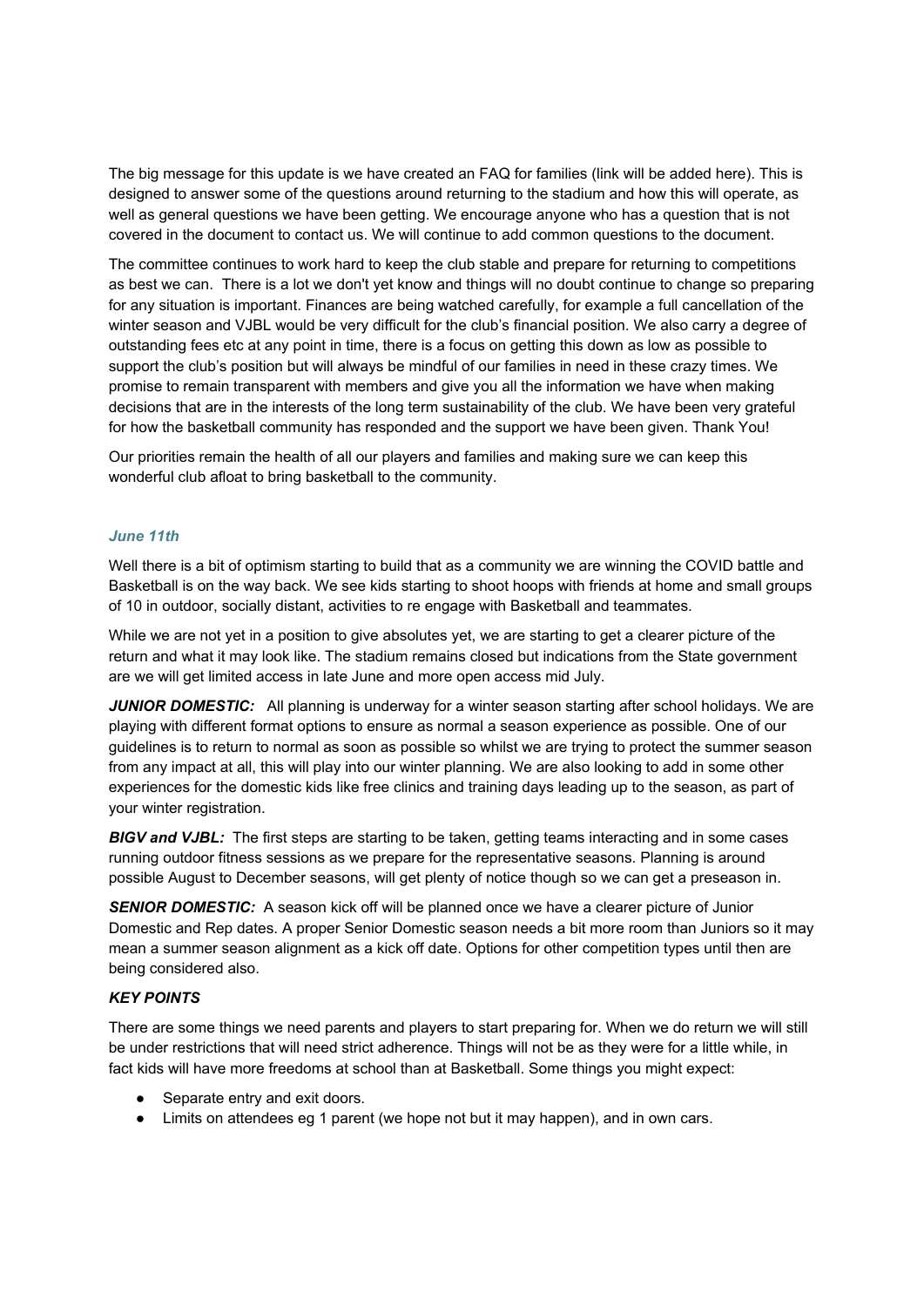- Restricted seating areas and not being able to sit with friends in stands
- Changed times with a requirement to leave straight after your game and no entry prior to game time
- No training, to allow for a time slot change over a period of 20 minutes.
- Social distancing and sanitisation rules
- The need to leave your name and phone number as you enter the stadium for Contact tracing purposes

We are working closely with the state and local Government, Basketball Victoria and the Stadium Committee to work through all the guidelines and implement everything necessary to keep everyone safe while getting back to playing sport.

It will be a bit awkward no doubt but we have a lot of confidence in our basketball community that we will all be in it together and do what we need to to put on a great experience for our players. We will have a lot of signage to help and are also looking to put together an FAQ prior, that you can refer to.

# **April 30th**

Again we hope this finds all of our community safe and well.

An interesting stat to share, it apparently takes 66 days for human behaviour to become a muscle memory habit, there will be some interesting changes to society as we come out of this. On the positive side perhaps time with family and friends will be even more valued and we have learned the real meaning of necessity, learning to live without things we perhaps thought were more important in our busy lives. Basketball though is definitely on the necessity side :)

We are certainly missing all of our domestic kids and families and interacting with everyone on a Saturday.

The club continues to manage costs and we are currently comfortable that we will pull through this ok and Basketball will be back bigger than ever in the near future. Recent meetings with Basketball Victoria are very much in the vein of future planning and preparation to ramp back up.

The big news there is we are being asked to begin preparation for the return of Junior Domestic, to be ready on a two week notice. No indication of exactly when the notice will come but it's exciting to think it's close. We have a team thinking through what that will look like, how to start in a two week ramp up and then rolling on later into the summer comp.

There is also still an absolute intent for a VJBL and BigV season in 2020. Clearly there will be some modification to timing and we may go longer in the year but it is all positive news assuming conditions continue to improve as they are. The current focus will be working with the Government to get stadiums re-opened and training activity up and going.

We have our competition going for kids to post videos to our Facebook or instagram accounts and have had some great entries so far. We think it's an important way for the kids to stay connected and have a chance to win a new pair of basketball shoes along the way. The competition is open to all the kids, domestic and rep so we encourage everyone to get involved.

Lastly a shout out to our Platinum Sponsor Wallan McDonalds who have renewed their sponsorship for another few years, supporting the club in a time of need.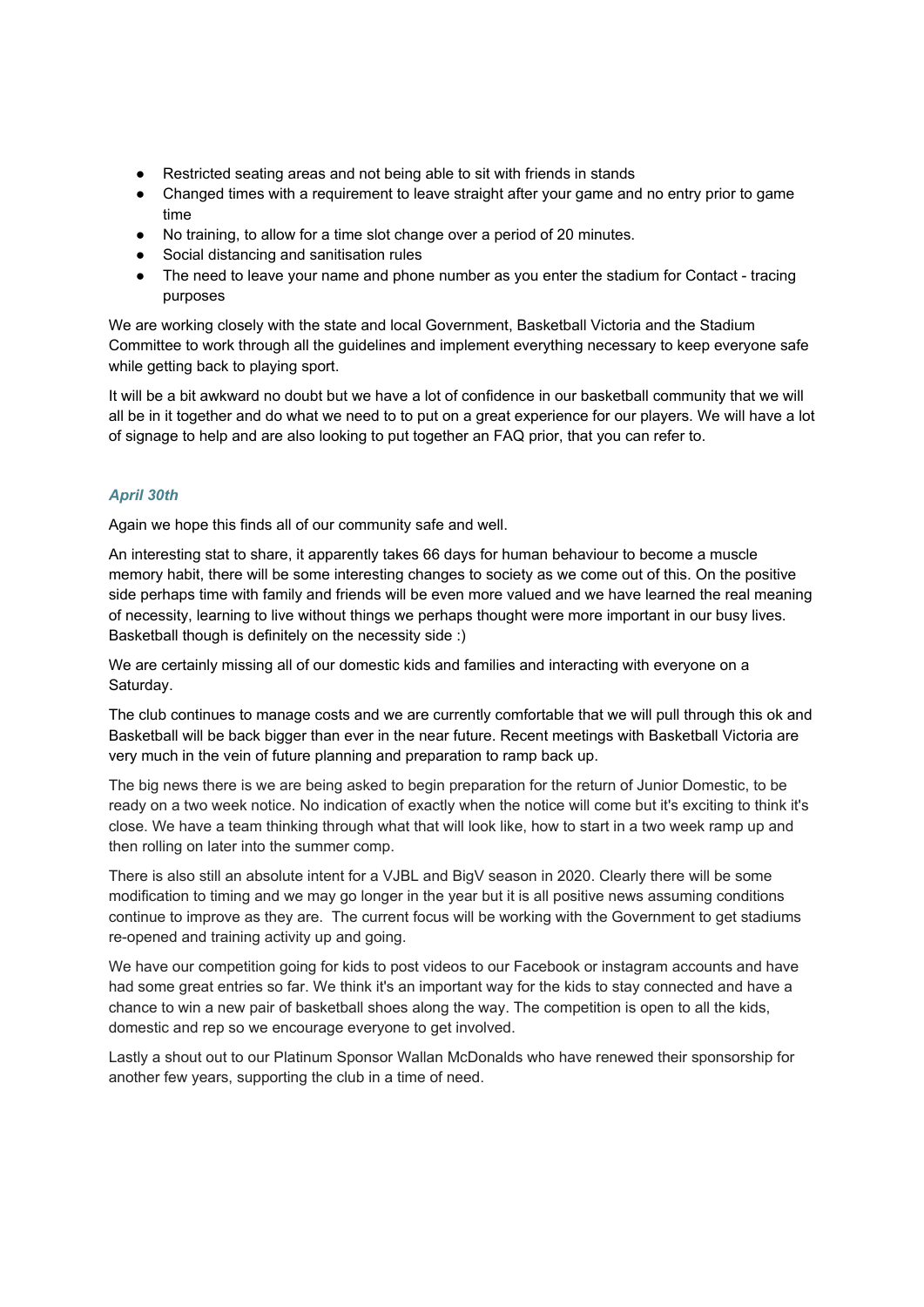Stay safe all, if anyone is in need we continue to encourage you to reach out to us. Any requests will be kept confidential. Our members are our priority at this time.

https://www.wallanbasketball.com.au/community-support-program

Regards Gary O'Brien President WBI (on behalf of the committee.)

### **April 6th**

Well we are certainly in strange times indeed.

First and foremost we hope our basketball family is doing well and staying safe. We have launched a Community Support Program to both help our basketball families and also give local business the opportunity to interact with you so we can support them, if you know of anyone in need or of a local business that wants to contact our community point them at: https://www.wallanbasketball.com.au/community-support-program

We encourage you to reach out to our committee if in need. Any requests will be kept confidential. Our members are our priority at this time.

As a club we have managed to minimise our costs as much as we can and are feverishly working to ensure our survival and to be ready to go when Basketball gets a green light. It's a balancing act but I'm confident the committee is a strong one and full of the skills we need to guide us through. We want to shout out to our sponsors who have been amazing in these times and very supportive. Know that basketball is here to stay, we are not going anywhere and will be back.

Many of you will know Sharif has chosen to stay in Aus with us, one of very few Imports to remain in the country. I get asked about him often and want to assure everyone he is doing fine and enjoying creating training videos etc for everyone. Feel free to remain in touch with him. Also a great big thank you to Kim Johnson and her family for being amazing hosts for him at this time.

One thing we would love to see more of is our kids on social media, training away and staying connected to the game, show us how you are going and give us a glimpse of your talents.... Don't be shy, tag us on instagram or send a video to Sharif and he will take care of it.

In regard to our programs, we continue to interact with government and Basketball Victoria and are in preparation mode for basketball to return. Domestic juniors will be our priority and we are discussing what that will look like and how we get up to speed as soon as possible. We recognise that many have registered already, for any families facing hardship please reach out and we will organise refunds, however our intent is still to get the season up and running. VJBL is in the same boat. We await advice from BV on the season but at the moment the season is simply suspended. We expect further advice after easter.

Stay safe and stay home.

Regards Gary O'Brien President WBI (on behalf of the committee.)

**MARCH 19th**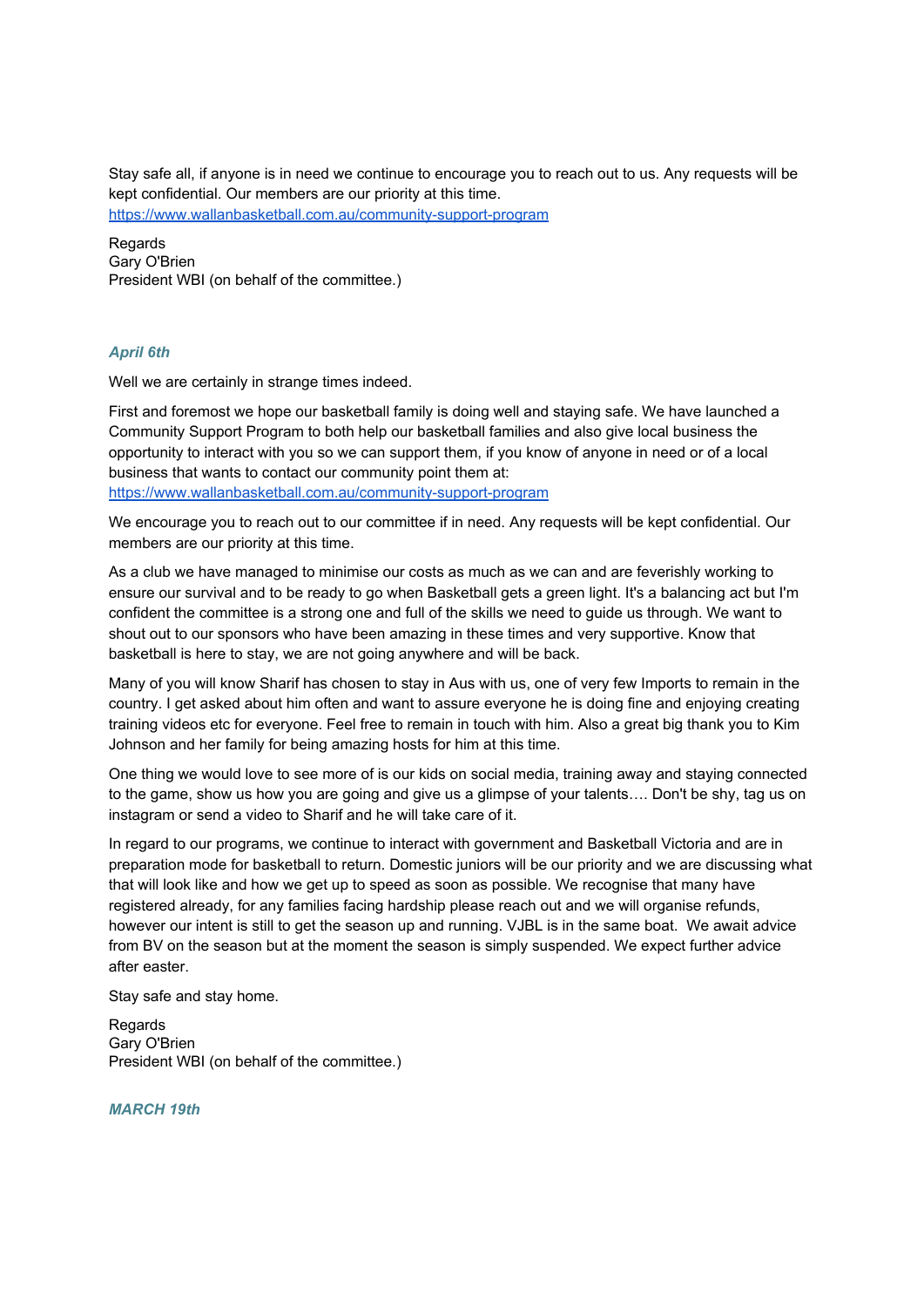Just keeping everyone in the loop as much as possible. Clearly people are seeking information and a degree of certainty about competitions going forward, we will attempt to give as much as we can when we can using this format.

These are certainly odd times and it's tough to balance the number one priority of everyone's health, with helping our community stay positive, have fun and stay connected to this wonderful game we love so much

Clearly as an indoor sport we fall into the new category of no more that 100 people congregating at a time. This still leaves a range of opportunities for basketball activities and a general means by which we can keep kids active, connected and positive. There are a lot of discussions ongoing across the basketball community, government and medicos to consider options especially in relation to grassroots basketball. We will share strategies as they emerge.

**AUSSIE HOOPS / KINDY BALL:** These remain suspended until further notice.

JUNIOR DOMESTIC: The Summer Domestic season is officially over. Competitions will be awarded based on who finished highest on the ladder of the remaining teams. Singlet drop off will be organised once we have more info

**BIGV and VJBL:** The season start has been delayed, alternative scheduling options are being considered to complete a full season as normal. Training remains cancelled pending Basketball Vic advice.

BIGV will not start prior to May 15th, we will be given 4 weeks notice on the eventual start date

**SENIOR DOMESTIC:** Our Summer Senior Domestic competition has been cancelled. The team that made it into the Grand Final already will be deemed the winner of the competition.

### **OTHER POINTS:**

- The Junior Domestic Winter Season remains as planned and registrations are open for the season to begin after the Easter Holidays.
- One on One sessions with Sharif are still on and small group sessions in school holidays will be available instead of holiday clinics, contact Sharif directly on Facebook or via the club to organise.
- Weekly video training sessions hope to be starting next week on the PanthersTV channel and linked to facebook.
- We have had a few questions regarding insurance, details regarding COVID-19 and Basketball can be found at http://basketballvictoria.com.au/insurance-covid-19/

If you have any concerns or questions please feel welcome to contact the club directly at Wallanbasketball@gmail.com

Regards Gary O'Brien President WBI (on behalf of the committee.)

### **MARCH 16th**

The committee met today to discuss the ongoing response to the COVID-19 virus. We ask all families to keep an eye on Facebook or TeamApp as this is where we will continue to communicate from.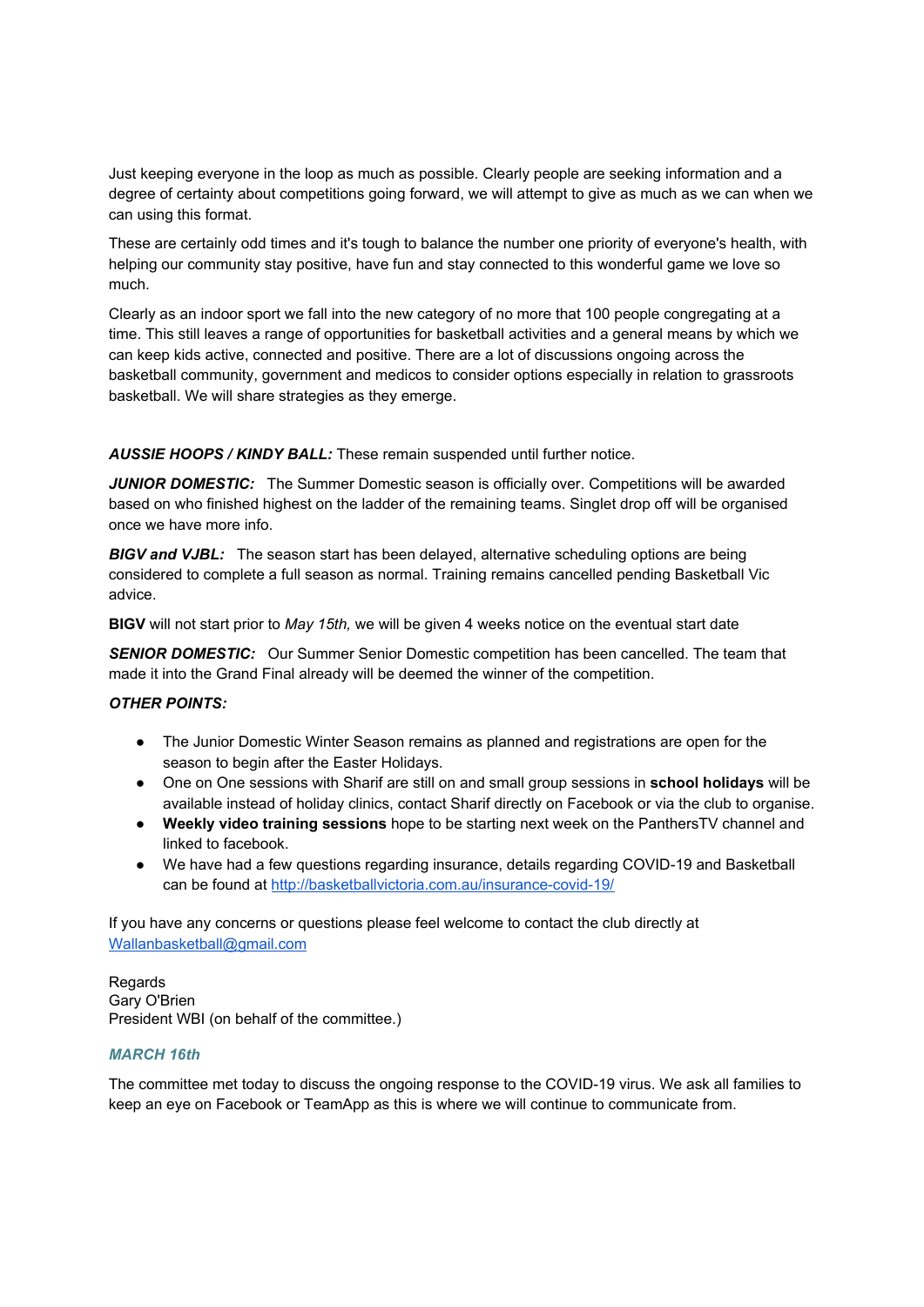Firstly we want to thank everyone for their understanding. This is a very unique situation and we are all learning and adapting as we go. The situation continues to evolve and no doubt it will change again in the near term, this update is based on the information we have today. Basketball Victoria are in constant contact with the Government and Medical bodies so we will take our quidance from them.

There are a number of absolutes and then a range of evolving recommendations that we as a committee are keeping a watch on and will make decisions based on as more information comes to hand. We will attempt to provide as much clarity as we can for each competition in this update.

The Absolutes are:

- The BigV season opening is delayed so there are no BigV games
- The VJBL season opening is delayed so there are no Friday night games.

The following are our response to the Basketball Victoria 'recommendations', again these can change fast and we will keep the community informed as things progress.

AUSSIE HOOPS / KINDY BALL: These are both suspended until further notice.

JUNIOR DOMESTIC: The Summer Domestic season is officially over. Competitions will be awarded based on who finished highest on the ladder of the remaining teams. We hope to be able to provide a fun presentation day in the future to award trophies.

VJBL: The VJBL season start is delayed. In addition we have cancelled all training for the following week and will reassess toward the end of next week.

BIGV: BigV season start has been delayed. As per VJBL we are cancelling training this week, to be assessed later in the week.

NOTE: For VJBL our intent is to offer some optional skills training sessions for teams if we can. We also intend to resume BigV training ASAP. However we will only do this in line with government and medical industry recommendations and with increased hygiene practices. We are aware several other basketball clubs and other sports are implementing this but we would want more information from Basketball Victoria before we would do this. We would also not force anyone to participate if they felt uncomfortable and recommend anyone in a high risk category (e.g. low immune system or pre-existing conditions) not attend until we get the all clear to resume.

**SENIOR DOMESTIC:** Our Summer Senior Domestic competition has been postponed. We will reassess and make a final decision in the next 2 weeks whether we can run the rest of the games. If not the team that made it into the Grand Final already will be deemed the winner of the competition.

### **OTHER POINTS DISCUSSED:**

- The Junior Domestic Winter Season remains as planned and registrations are open for the season to begin after the Easter Holidays.
- One on One sessions with Sharif can still go ahead